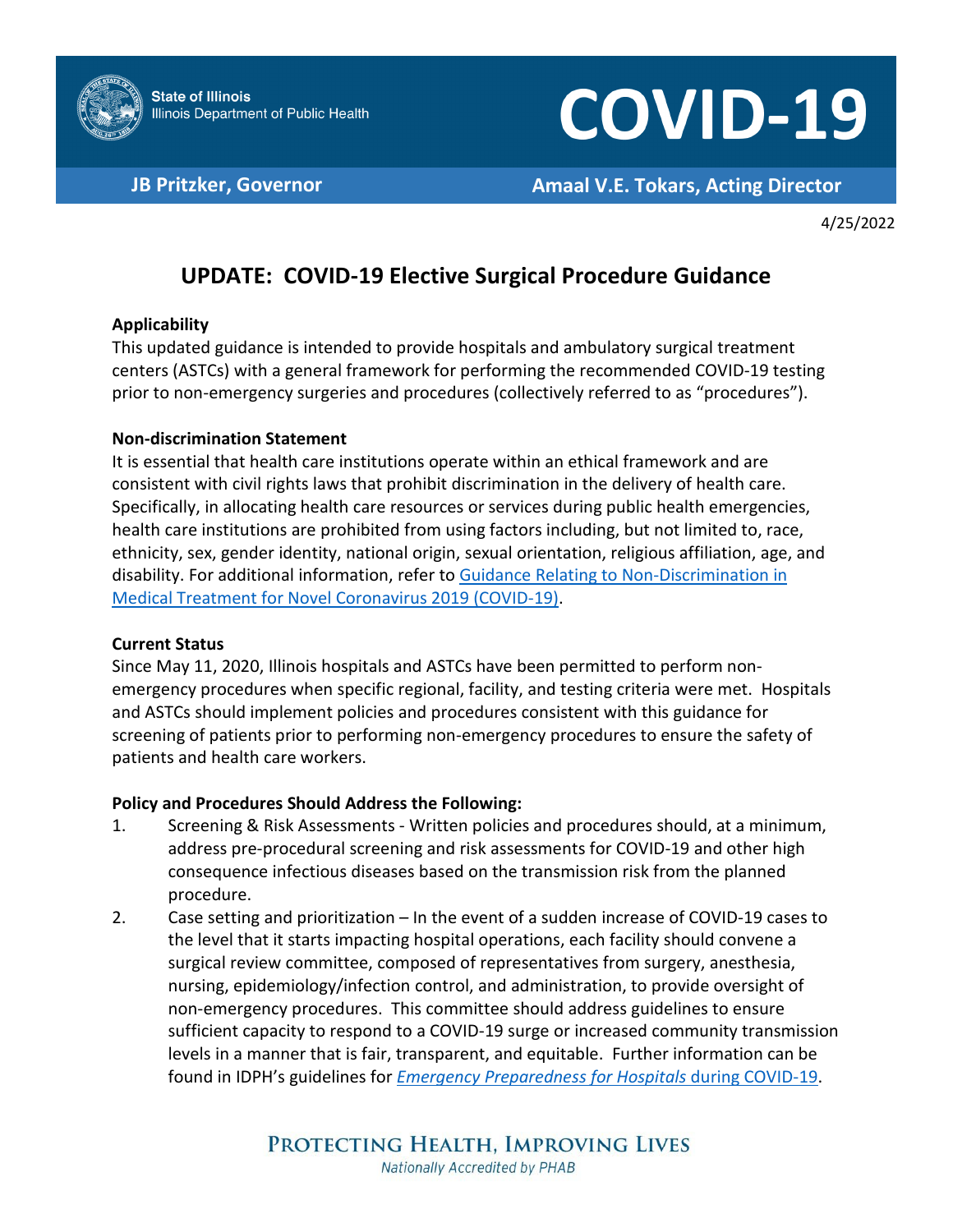- 3. Personal Protective Equipment (PPE) –Facilities should maintain adequate supply of PPE sufficient for daily operations and enough to ensure adequate supply for protection against COVID-19. IDPH recommends that healthcare facilities ensure there are adequate supplies of PPE, including procedural masks and NIOSH-approved respirators are readily available (at least a 10-week supply). This is further explained in the recently distributed guidance to healthcare facilities titled *Preparing for Subsequent Surges of SARS-CoV-2 Infections and COVID-19 Illness*.
- 4. Infection Control Practices
	- Regardless of community levels, hospitals and ASTCs should continue to follow the Centers for Disease Control and Prevention's (CDC) [infection prevention and](https://www.cdc.gov/coronavirus/2019-ncov/hcp/infection-control-recommendations.html) [control recommendations.](https://www.cdc.gov/coronavirus/2019-ncov/hcp/infection-control-recommendations.html)
	- Refer to CDC for recommendations regarding universal screening procedures at health care facilities.
	- Place visual alerts, such as signs and posters in appropriate languages, at entrances and in strategic places providing instructions on hand hygiene, respiratory hygiene, and cough etiquette (Stop the Spread of Germs).
	- Hospitals and ASTCs should evaluate waiting areas and determine if designated areas, partitions, or signage are necessary.
- 5. Pre-procedural Screening and Testing Pre-procedural testing is recommended, but not required, for patients not up to date with their COVID-19 vaccination.
	- IDPH recommends that hospitals and ASTCs follow the [CDC guidance](https://www.cdc.gov/coronavirus/2019-ncov/hcp/infection-control-recommendations.html) for preprocedural testing: "Performance of pre-procedure or pre-admission viral testing is at the discretion of the facility. The yield of this testing for identifying asymptomatic infection is likely low when performed on vaccinated individuals or those in counties with low- or moderate- transmission. However, these results might continue to be useful in some situations (e.g., when performing higher risk procedures on people who are not up to date with all recommended COVID-19 vaccine doses) to inform the type of infection control precautions used (e.g., room assignment/cohorting, or PPE used)."
	- Pre-procedural testing considerations should be made for those recently diagnosed with COVID-19 and are within the 90 days post-infection. Clinical discretion is advised during the screening process in such circumstances.

### **Criteria for Performing Non-Emergent Procedures during Subsequent Surges of COVID-19**

The decision for a hospital or ASTC to perform non-emergent procedures in the event of a surge of COVID-19 should be informed by regional COVID-19 epidemiologic trends, regional hospital utilization, and facility-specific capacity. A hospital or ASTC's decision to perform non-emergent inpatient and outpatient procedures should be dependent upon ensuring the appropriate number of staffed ICU and non-ICU beds, PPE, testing reagents and supplies, ventilators, and trained staff are available to treat all patients without resorting to a crisis standard of care. Hospitals and ASTCs must ensure capacity to respond to a surge of patients needing care if COVID-19 activity increases in the region.